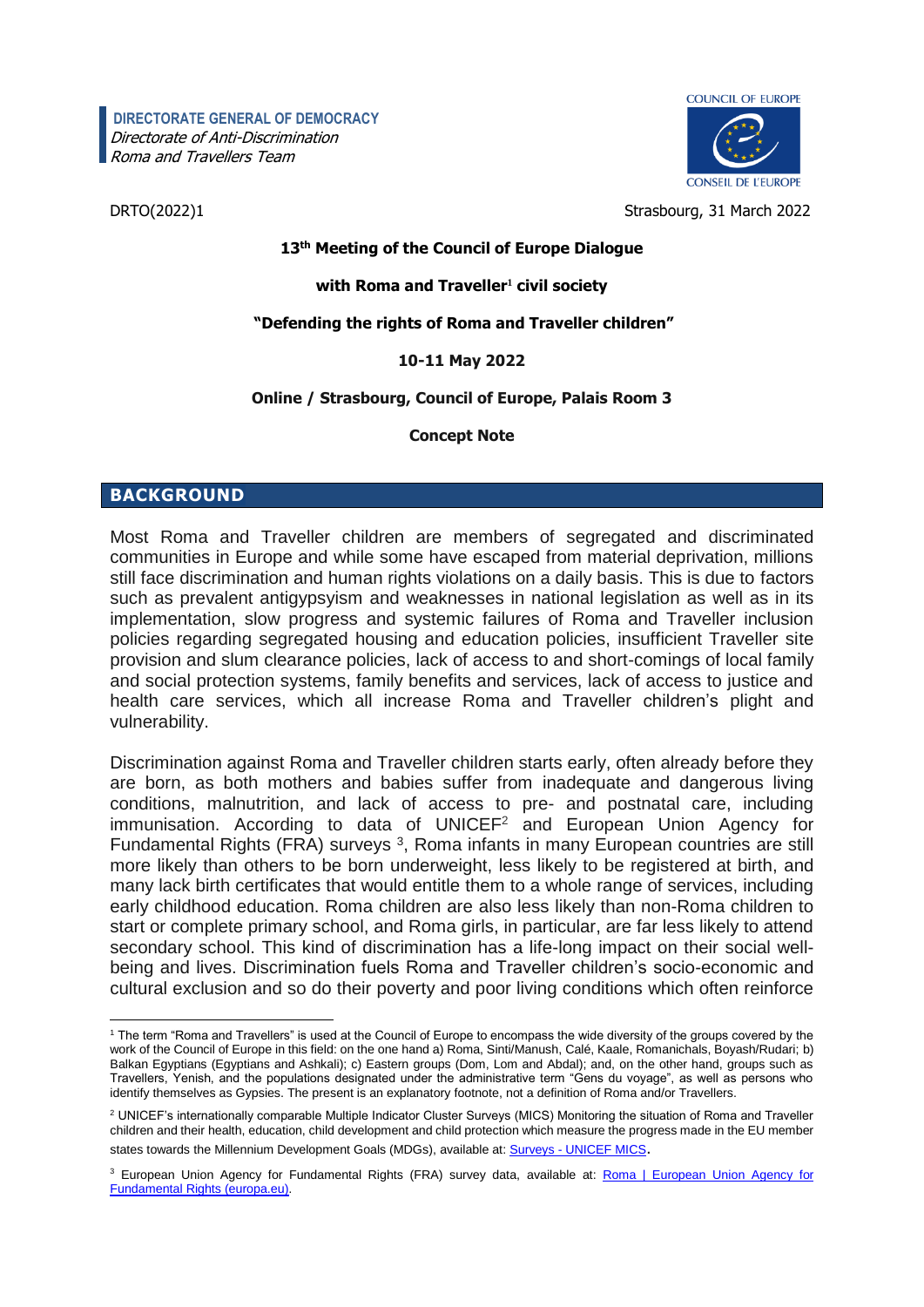the stereotyped and prejudiced views regarding them among policymakers, the public and other children.

Regardless of many inner strengths and survival mechanisms of Roma and Traveller communities, the above-mentioned factors, together with the pervasive social norms that condone violence against children and deny their agency as human rights holders, make Roma and Traveller children often hardest hit by any social, economic, sanitary crisis or war. Therefore, there is a clear need for strengthening children's rights and rule of lawbased approaches both in the work of the Council of Europe, its member States and the Roma and Traveller civil society and for protecting Roma children through humanitarian aid, immediate sheltering and evacuations and asylum, if needed.

Complying with article 2 of the United Nations Convention on the Rights of the Child (UNCRC) and by applying an anti-discrimination approach in line with article 14 of the European Convention on Human Rights, the Council of Europe accounts for children's varied situations and fights discrimination against all groups of children in conditions of vulnerability, including Roma and Traveller children, children with disabilities, children living in poverty, children living and/or working on the streets, children without parental support (including children left behind by their parents due to labour migration) and in alternative care, LGBTI children, children whose parents use drugs, children in the context of migration and forced displacement and children belonging to national or ethnic minorities.

In order to encourage progress in these policy areas, the Council of Europe has developed a [new Strategy for the Rights of the Child \(2022-2027\)](https://www.coe.int/en/web/portal/-/the-new-strategy-for-the-rights-of-the-child-2022-2027-adopted-by-the-committee-of-ministers) which will be launched in Rome in April 2022. The new Strategy aims at developing actions supporting the Council of Europe's strategic agenda for human rights, democracy and the rule of law in the digital age. At the same time, it aims at finding synergies with priorities and actions proposed by other Council of Europe strategies and action plans, such as the Disability Strategy (2017- 2023), the Gender Equality Strategy (2018-2023), the Youth Sector Strategy 2030, the Council of Europe's Action Plan on protecting vulnerable persons in the context of migration and asylum in Europe (2021-2025) and the [Strategic Action Plan for Roma and](https://rm.coe.int/coe-strategic-action-plan-for-roma-and-traveller-inclusion-en/16809fe0d0)  [Traveller Inclusion \(2020-2025\).](https://rm.coe.int/coe-strategic-action-plan-for-roma-and-traveller-inclusion-en/16809fe0d0)

When implementing the Strategy for the Rights of the Child (2022-2027), the Council of Europe and the Steering Committee for the Rights of the Child (CDENF) will adopt the following approaches:

- 1) Gender-sensitive approach;
- 2) Anti-discrimination approach; and
- 3) Child participation approach.

The six priority areas of the aforementioned strategy are:

- Freedom from violence for all children,
- Equal opportunities and social inclusion for all children,
- Access to and safe use of technologies for all children,
- Child-friendly justice for all children,
- Giving a voice to every child, and
- Children's rights in crisis and emergency situations.

Under these priority areas, special measures have been planned regarding Roma and Traveller children, for example in the following fields: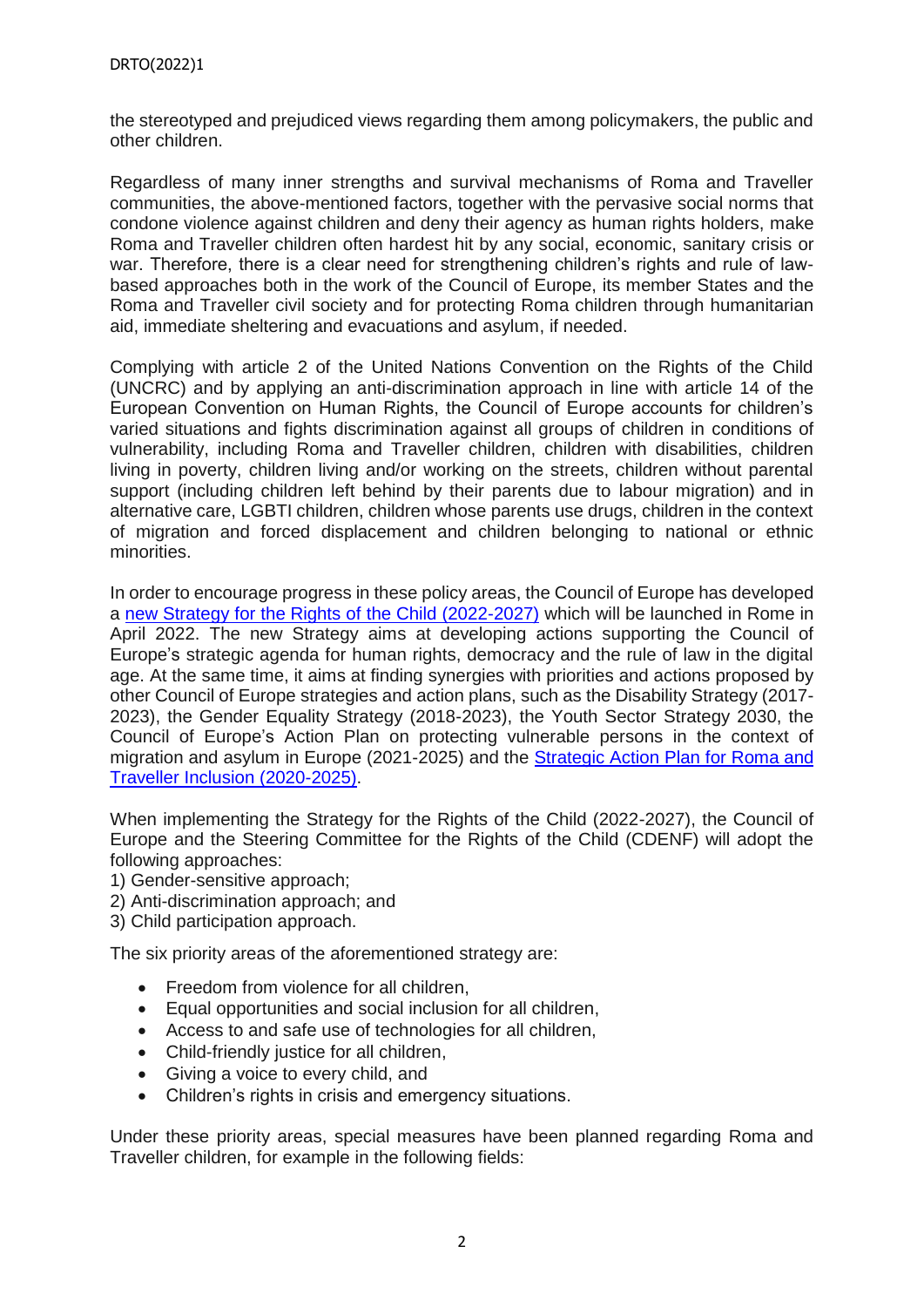- Raising awareness and adopting stronger action to end **gender-based violence** (including **forced and/or early marriages of Roma children**), **violence against children in situations of vulnerability, bullying, cyberbullying and peer violence**, including harmful sexual behavior by children (part 1.2.1).
- Combatting **racism/antigypsyism** and tackling issues related to **the exclusion of Roma and Traveller children, including poverty, inadequate access to education and healthcare, early and/or forced marriages, or human trafficking** (part 2.2.7).
- **Fighting digital exclusion and ensuring equal access to the digital environment**, including for children with disabilities and children belonging to national minorities, in particular Roma and Traveller children, as well as in the context of distance learning (part 3.1.7).
- Working on **child-friendly justice**, the Council of Europe will consider the needs of children in situations of vulnerability, including Roma and Traveller children.
- Working on **child participation**, the Council of Europe will follow a gendersensitive approach by ensuring girls' full and effective involvement in child participation processes and anti-discrimination approach by including children in situations of vulnerability in participatory processes, such as children on the move, children belonging to national or ethnic minorities, including Roma and Traveller children, children in institutional and alternative care or children with disabilities.

The last measure is particularly important because many negative stereotypes of Roma and Traveller people persist, and children are particularly vulnerable to their harmful impact. In order to combat these stereotypes existing among children, the Council of Europe has earlier developed a child-friendly version of the [Dosta! Campaign "4Children](https://www.coe.int/en/web/roma-and-travellers/dosta-child-friendly-campaign)[by-Children"\(2019\).](https://www.coe.int/en/web/roma-and-travellers/dosta-child-friendly-campaign) This initiative has strengthened children's participation and produced child-friendly materials through a child consultation process and specially designed 'think tank' activities, which involved altogether 70 children between the ages of 12 and 15 from Albania, Hungary and Spain. A historically significant step forward is also the Council of Europe's 2020 [Recommendation of the Committee of Ministers to member States to](https://u7061146.ct.sendgrid.net/ls/click?upn=4tNED-2FM8iDZJQyQ53jATUeHaQA3aTeS721r5HKUgy20AdLsGY30EBa6NzQ6kM3sgMtyjCsYN9DwEhtpwLoYQQw9FzVpNEDtCIYHKSIQ8Fl54kmdfx-2FTWpQrTsANqPv3oQ6-2FjqUDd-2FyCgXScHt2xspJCpgP3n239oBvf2irwG4Dw-3D9HcR_WnOTQN3ryhDAH6QOfRZjamYaFyLu2lnoWcO5irIKtrpS5p-2BqDUDU1dbFs3H25Yz73rJHVQdtYKLULxF2pLhxwm5tDvVKFVNbhBriXu6jG-2FQ-2BkMhee9Kb4jOp13YTxkpnTIFKw-2FH0F4v83qWJDa-2Bpj2ROqZRHFDWprNa5ht2mBM6w0XGJFbPNhtclKp549GygNU0reOtVWOOPn57BsSIqplXwn7ErOWXYFwM3g-2B7I5CNKKe0wGEKImfY0uK7wL3xf7YGx14QtftcJlLRR-2FhQPb1Jg7-2FfLqAggLhIHIKft496CXq0oahUWWFsGlRahSidVD-2BfC8h6EYzyRdsC5BF81vt4yAHM7k6atunhvhYiNWQs-3D)  [include the history of Roma and/or Travellers in school curricula and teaching materials.](https://u7061146.ct.sendgrid.net/ls/click?upn=4tNED-2FM8iDZJQyQ53jATUeHaQA3aTeS721r5HKUgy20AdLsGY30EBa6NzQ6kM3sgMtyjCsYN9DwEhtpwLoYQQw9FzVpNEDtCIYHKSIQ8Fl54kmdfx-2FTWpQrTsANqPv3oQ6-2FjqUDd-2FyCgXScHt2xspJCpgP3n239oBvf2irwG4Dw-3D9HcR_WnOTQN3ryhDAH6QOfRZjamYaFyLu2lnoWcO5irIKtrpS5p-2BqDUDU1dbFs3H25Yz73rJHVQdtYKLULxF2pLhxwm5tDvVKFVNbhBriXu6jG-2FQ-2BkMhee9Kb4jOp13YTxkpnTIFKw-2FH0F4v83qWJDa-2Bpj2ROqZRHFDWprNa5ht2mBM6w0XGJFbPNhtclKp549GygNU0reOtVWOOPn57BsSIqplXwn7ErOWXYFwM3g-2B7I5CNKKe0wGEKImfY0uK7wL3xf7YGx14QtftcJlLRR-2FhQPb1Jg7-2FfLqAggLhIHIKft496CXq0oahUWWFsGlRahSidVD-2BfC8h6EYzyRdsC5BF81vt4yAHM7k6atunhvhYiNWQs-3D) The Council of Europe has earlier also created and implemented a [Roma Youth Action](http://enter.coe.int/roma)  [Plan,](http://enter.coe.int/roma) which includes numerous trainings, events and political schools in order to empower young Roma and Traveller people and to support their full participation in public decisionmaking processes and structures. These emancipatory and empowering lines of Council of Europe youth work will be continued in the future to foster democratic youth participation.

Other significant Council of Europe's long-term investments in Roma children's rights have been made through the implementation of the [Council of Europe Strategic Action Plan for](https://rm.coe.int/coe-strategic-action-plan-for-roma-and-traveller-inclusion-en/16809fe0d0)  [Roma and Traveller Inclusion \(2020-2025\),](https://rm.coe.int/coe-strategic-action-plan-for-roma-and-traveller-inclusion-en/16809fe0d0) including through the implementation of European Union and Council of Europe Joint Programmes such as "Inclusive schools: Making a difference for Roma children (INSCHOOL)", which promotes the rights of Roma children by undertaking activities to facilitate their access to inclusive quality education, "Roma Women's Access to Justice – JUSTROM" (2016-2022) and "ROMACT – Building Capacity for Roma Inclusion at Local Level"  $(2013{\text -}2024)^4$ , which provides also direct support to schools as well as social and child protection services to address the issues of Roma children in disadvantaged communities.

The 13<sup>th</sup> meeting of the Council of Europe Dialogue with Roma and Traveller civil society will take stock of the current state of the Roma and Traveller children's rights protection in

 $\overline{a}$ 

<sup>&</sup>lt;sup>4</sup> [ROMACT | Support and coordinate actions to assist the Roma community \(coe-romact.org\)](https://coe-romact.org/)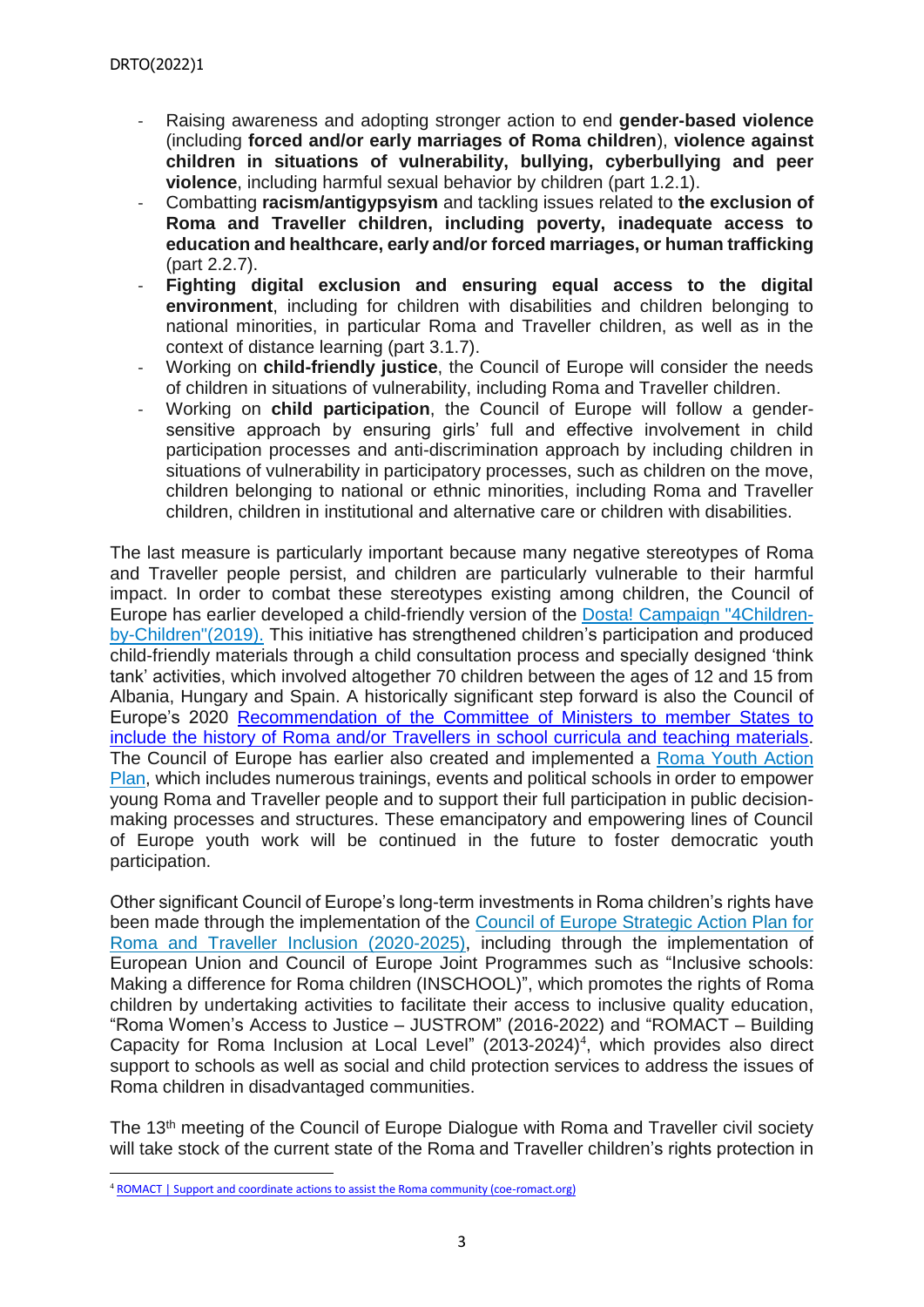Council of Europe member states and Roma and Traveller communities. Participants are also invited to discuss the impact of the COVID-19 crisis in this context and to present examples of good practice developed by member states and civil society organisations. The meeting will also discuss the [new Strategy for the Rights of the Child \(2022-2027\)](https://www.coe.int/en/web/portal/-/the-new-strategy-for-the-rights-of-the-child-2022-2027-adopted-by-the-committee-of-ministers) its future implementation, as well as the civil, political, economic, social and cultural rights which Roma and Traveller children everywhere are entitled to benefit from. The discussions will also draw attention to the question of how international and Council of Europe bodies such as the European Court of Human Rights, GREVIO, GRETA, the [Committee of Experts on Roma and Traveller Issues \(ADI-ROM\)](https://www.coe.int/en/web/roma-and-travellers/composition) and its Rapporteur on Children's Rights, civil society, government representatives and local service providers can monitor and evaluate the situation of Roma and Traveller children and work together with them in order to ensure that their access to rights will improve.

# **OBJECTIVES OF THE 13TH DIALOGUE MEETING**

The meeting will:

- bring together representatives of different Roma and Traveller civil society organisations and different services of the Council of Europe Secretariat and member state authorities currently working for the protection and promotion of the rights of Roma and Traveller children;
- aim to develop co-operation between these organisations and the Council of Europe Secretariat to promote active measures at member state level to safeguard and develop Roma and Traveller children's access to rights, and to promote children's active participation in decision-making;
- take stock of current violations of the rights of Roma and Traveller children in member States and of states' responses to these infringements;
- provide an overview of the new Council of Europe Strategy for the Rights of the Child (2022-2027) and relevant legal instruments, policies and practices to support the full realisation of the rights of Roma and Traveller children at European and national level;
- identify different authorities that have specific roles and responsibilities concerning the protection of the rights of Roma and Traveller children and discuss concerns and possible gaps in national legislation, policy and practice in relation to children's rights; and
- share examples of good practice and children's rights initiatives implemented by member states' governments, municipalities and civil society organisations.

# **EXPECTED OUTCOMES**

- Increased knowledge of the situation of Roma and Traveller children and of the realisation of their rights;
- increased understanding of the role of Roma and Traveller civil society organisations and the tools available to them for actively contributing to the work of promoting the rights of Roma and Traveller children; and
- increased awareness of Council of Europe instruments, tools and activities supporting the full realisation of the rights of Roma and Traveller children and current responses regarding their neglect or violation.